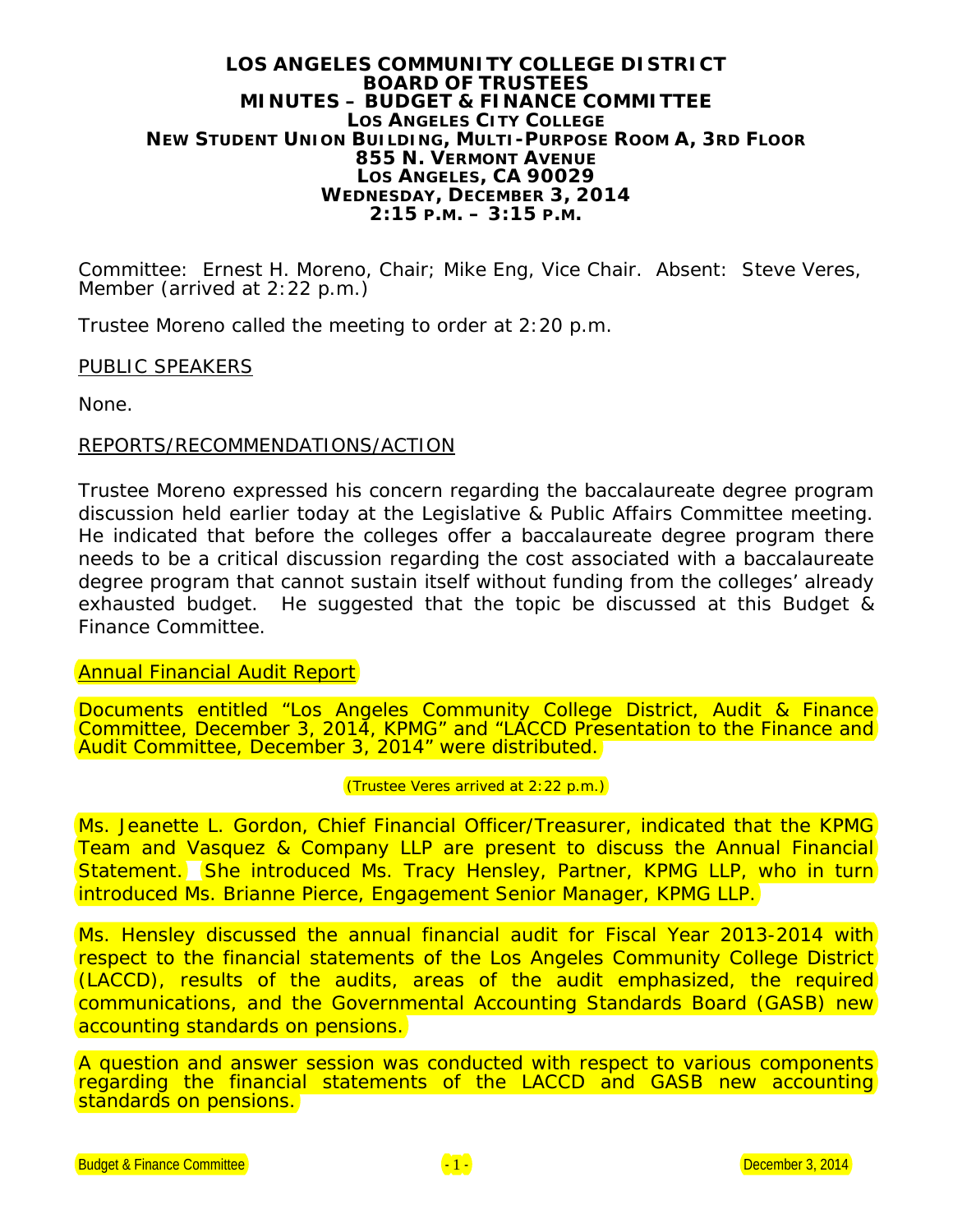Ms. Peggy McBride, CPA, from Vasquez & Company LLP, discussed a document entitled "LACCD Presentation to the Finance and Audit Committee, December 3, 2014" as it relates to the following Single Audit and State Compliance Results: Focus on Compliance and Internal Controls, Perspective, Findings, Dollars Associated with Findings, Major Federal Programs Tested, Compliance Issues to be Addressed, Federal Internal Control and Compliance Findings by Program, and Concluding Comments.

Ms. Gordon indicated that Com. No. BF2. Receipt of Annual Audit is on today's Board agenda for action.

Motion by Trustee Eng, seconded by Trustee Veres, to recommend approval of the Annual Audit to the full Board.

# *APPROVED: 3 Ayes*

### Update on FTES by College

A document entitled "Enrollment Update, Budget & Finance Committee, December 3, 2014" was distributed.

Trustee Moreno inquired as to what were the assumptions utilized to calculate the FTES Projections as of November 24, 2014. He expressed his concern that the FTES percentage projections will not be met by the end of the fiscal year.

A question and answer session was conducted with respect to the various factors that were taken into consideration in order to calculate the FTES projections.

**For the Record**: Trustee Veres stated that the assumption is that each of the colleges is performing well so the resources are distributed evenly among the colleges. However, the reality is that they are not. He indicated that possibly there should be an evaluation of the funding distribution in order to consider a reform of the distribution of funds to factor in the high performance colleges and those colleges that cannot meet its targeted goals.

Trustee Moreno concurred with Trustee Veres observations and requested that this topic be discussed in 2015.

### College Financial Update

A document entitled "College Financial Update – 2014-15 First Quarter Projection" was distributed.

Ms. Gordon discussed the document with respect to the 2014-15 First Quarter Projections regarding Scenario I (no salary increase) and Scenario II (w/4 percent increase). She continued to discuss the Budget and Expenditures Projection by college salary as of September 30, 2014.